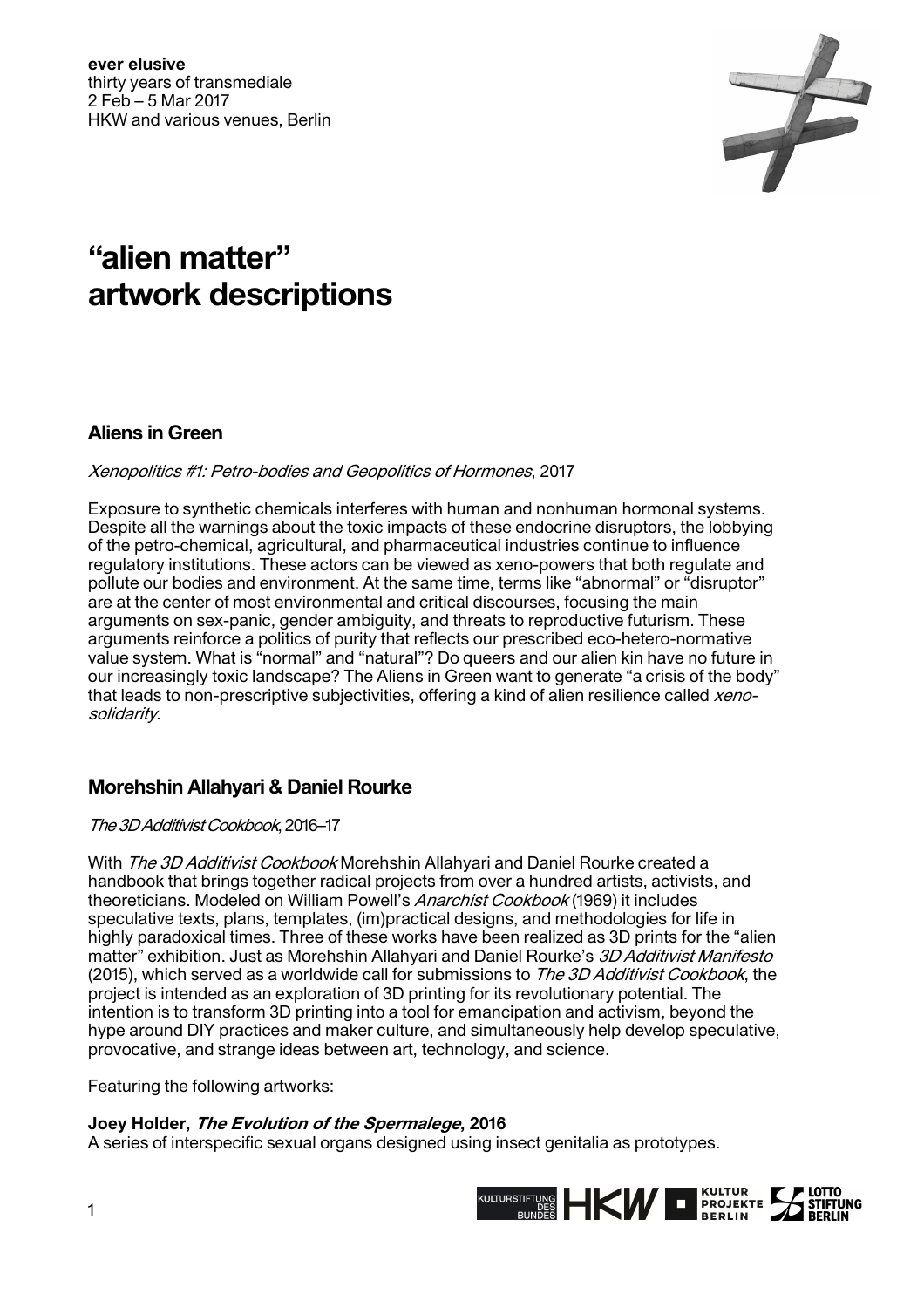

## **Kuang-Yi Ku, The Fellatio Modification Project, 2015**

Physical modifications intended to increase sexual pleasure during oral sex.

#### **Ami Drach (1963-2012) & Dov Ganchrow, Man Made, 2014**

A contemporary adaptation of a prehistoric hand axe, emphasizing a particular function of the fundamentally multi-functional tool.

# **Constant Dullaart**

#### DullDream, 2017

In his work *DullDream*, Constant Dullaart deals with Convolutional Neural Networks (CNN) artificial neural networks that enable machine learning and pattern recognition through artificial intelligence. They are used for facial and speech recognition, and they can also determine objects in images based on their shape. Google's Deep Dream exploits this capability: the program identifies specific elements based on form and then intensifies those elements in the image. Pattern recognition becomes pattern hallucination—the algorithm incorporates eyes or animals where there are none. Constant Dullart's software does the opposite: while Deep Dream highlights and intensifies patterns, *DullDream* reduces the specific characteristics of forms. Deep Dream becomes a *DullDream*. The program enables users to upload images of themselves and have them returned devoid of individual characteristics—an impressive statement against increasing regulation through pattern recognition.

# **Ignas Krunglevičius**

#### Hard Body Trade, 2015

Ignas Krunglevičius's work portrays a flight through snowy mountain panoramas. The images appear like elaborately animated digital worlds in a computer game—except they are real. The artist created *Hard Body Trade* from a montage of mountain landscape stock video footage. The Rhythm & Blues soundtrack accompanies a computer-generated voice stating, "We wear masks just like you. We are replacing things with math, while your ideas are building up in your body like fat. [...] Sorting algo plugs in, for your specific age group. [...] We are performing your last cognitive upgrade." These statements counteract the sublime beauty of the images. Suddenly, human viewers realize that they are observing a computer in its "idle time": the time it has nothing to do. Perhaps the computer fills time with images processed during the day—pictures reminiscent of television footage, previously shown when stations were off-air.

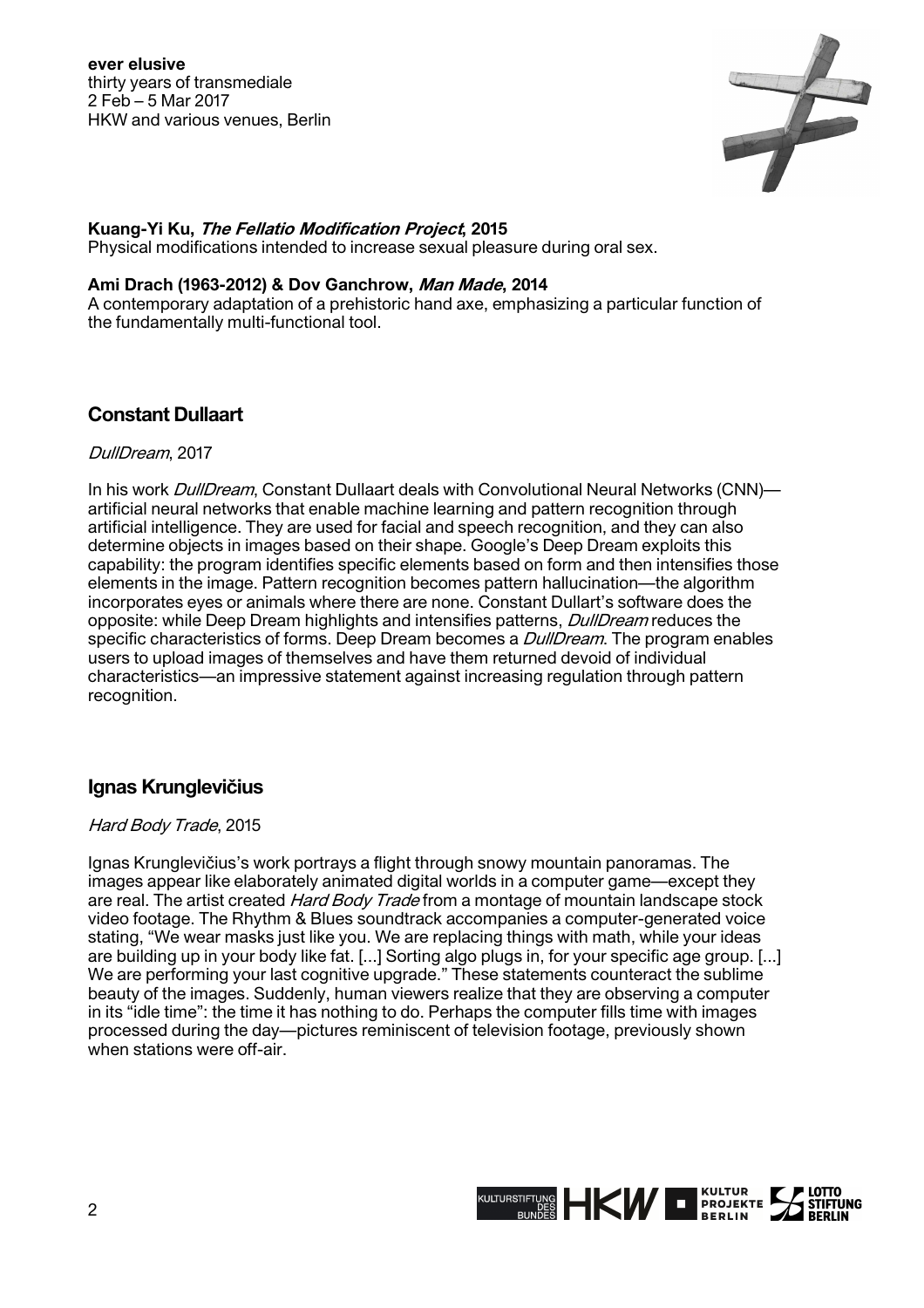

# **Mark Leckey**

#### GreenScreenRefrigeratorAction, 2010

In Mark Leckey's *GreenScreenRefrigeratorAction*, a monolithic black refrigerator stands in front of a green screen, musing upon its own existence. Its monologue, spoken by the artist with a digitally distorted voice, offers observers insights into its thoughts. The fridge describes its daily tasks, gives explanations of itself and its control panels, its outstanding (freezing) properties, and also its cosmological connectedness with things, with the sun, the moon, and the stars. The monologue is based on passages from the holy Mayan book, Popol Vuh, a treatise on Marcel Duchamp written by Calvin Tomkins, and fragments from the technical description of the refrigerator. Through an image search, the household appliance attempts to find "friends"—objects that look similar to it. Its search leads to images of black limousines, smartphones, game consoles, and computer cases, as well as the Kaaba of Mecca. The more or less intelligent fridge offers an inkling of what awaits us in the Internet of Things.

# **Joep van Liefland**

## Video Palace #44 – The Hidden Universe, 2017

The outer wall of the massive sculpture *Video Palace #44 – The Hidden Universe* is made up of shelves filled with VHS tapes—dead media in black plastic with handwritten, stick-on labels. The sculpture is a media-archaeological monument highlighting the rapid obsolescence of storage media, which evokes the theme of ever elusive – thirty years of transmediale. Joep van Liefland began his ongoing *Video Palace* series in 2002. The sculptures were originally conceived as cheap-looking, fully operational video rental stores, a function that has been lost over the years. They now serve as resonance rooms for obsolete media. Behind a glass door covered with stickers advertising technical equipment, lays the hidden universe of *Video Palace #44*. The diffusely lit room creates the atmosphere of a dark bachelor machine and a memorial to VHS video culture of the 1980s.

## **Jeroen van Loon**

## An Internet, 2015

What would the Internet look like if all the data were ephemeral? Bearing this question in mind, Jeroen van Loon's work, An Internet, develops a vision of a future Internet with a radically new type of data: smoke. An Internet consists of a system of glass tubes arranged according to the distribution of undersea Internet cables. The artist translates the names of all 280 cables—such as "TAT-14" running between Great Britain and North America (since 2001), or "WACS" running between South Africa, West Africa, Portugal and London (since 2012)—into binary smoke signals. These smoke signals are then directed into the network of glass tubes as temporary data. The tubes are filled with smoke until they start leaking—and the data disappears again from the Internet. An Internet represents the Internet at a particular historical stage, and also, paradoxically, shows a vision of a future Internet: a network in which data is no longer produced to be stored for future use, but to be instantly accessible and then lost forever.

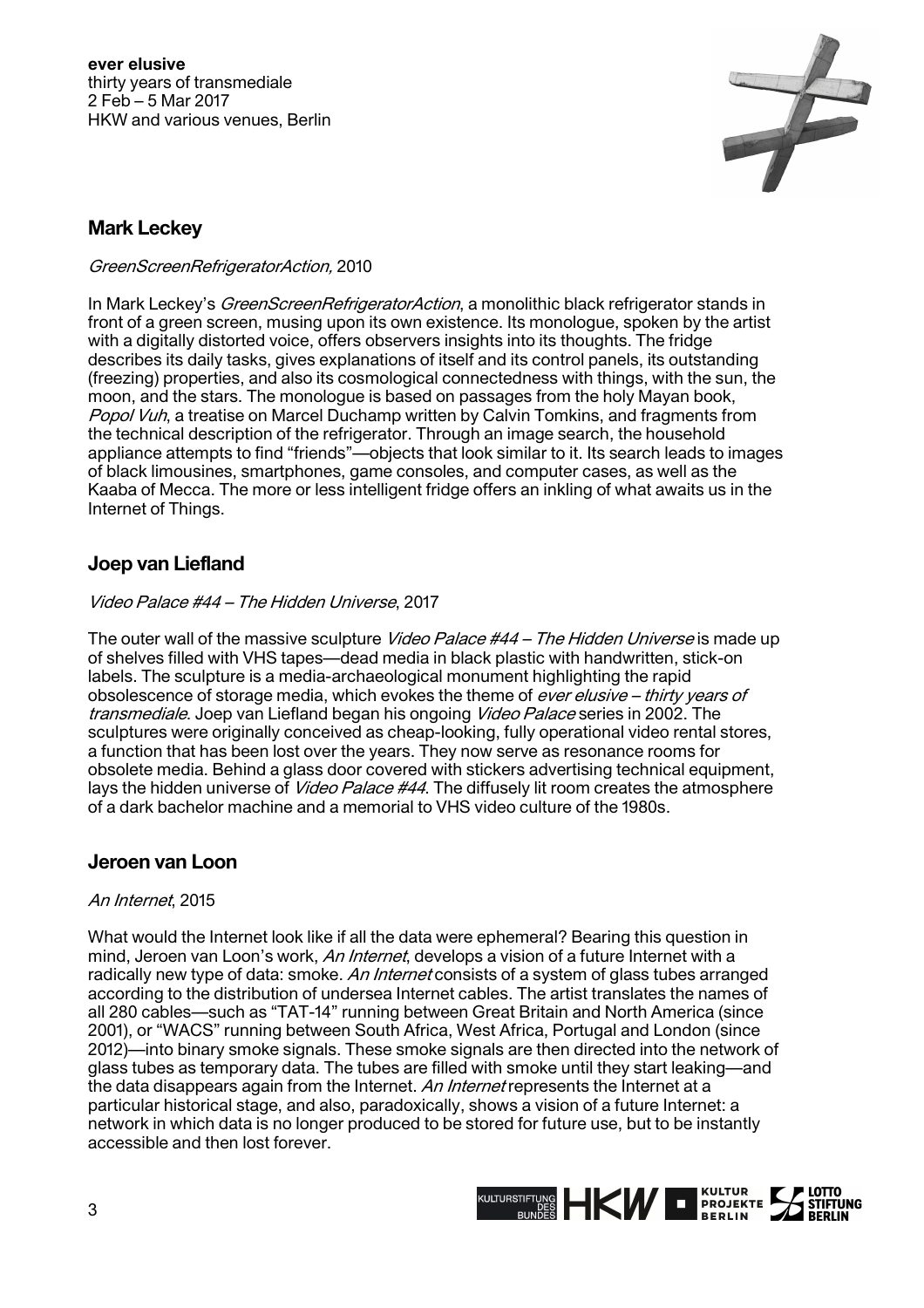

# **Nicolas Maigret & Maria Roszkowska**

## Predictive Art Bot, 2017

Nicolas Maigret and Maria Roszkowska's Predictive Art Bot is an algorithm that uses current discourse as a basis to create concepts for artistic projects and, at times, prophesize absurd future trajectories for art. Algorithms are now widely used in different fields to make predictions using data analysis, statistical analysis, and pattern recognition for applications including the purchasing behavior of particular groups, global market developments and even potential crimes. In contrast, the Predictive Art Bot is a specialist in making art forecasts, published daily on Twitter (twitter.com/predartbot), which are meant to expand the limited human imagination with new, nonhuman perspectives. The concept producing the most resonance on Twitter has been realized for "alien matter." As a parody of transhumanist prophecies, the Predictive Art Bot liberates artists from the constraints of creativity and develops ideas not yet implemented or conceived of by humans.

Featuring an artwork by Jonathan Beilin & Magnus Pind Bjerre.

# **Katja Novitskova**

## Swoon Motion, 2015

Katia Novitskova's sculpture *Swoon Motion* consists of the exposed frame of an electronic baby swing with additional objects attached. The swing can reproduce a mother's heartbeat and sing children's songs—and its movements seem uncannily human-like. Novitskova considers the role of service robots in the future that could accompany people from cradle to grave in the most literal sense. In *Swoon Motion*, themes of artificial intelligence, the Internet of Things, and plastic are brought together in a way that exemplifies the focus of the exhibition "alien matter." At the same time, this work which reflects Novitskova's current interest in robot aesthetics, makes reference to her earlier work: a computer-generated image of a protein model covering the swing alludes to the "circulationist" work using images from the Internet, which brought her to prominence as an artist.

# **Sascha Pohflepp**

## Recursion, 2016

The central element of Sascha Pohflepp's work, *Recursion*, is a text about humankind, generated by an artificial intelligence (AI). The AI was primed with a wide range of texts from encyclopedic articles on human biology and societal forms to works on psychology, philosophy, and pop culture—including full Wikipedia articles on concepts of humanity, consciousness, economics, emotion, science, technology, the human body, and human behavior, and more specifically, Sigmund Freud's *Civilization and Its Discontents*, Joni Mitchell's *California*, The Beatles' Here Comes the Sun, G.W.F. Hegel's The Phenomenology of Spirit, Mary Douglas' Purity and Danger, and Brian Eno's Spider and I. The AI was then instructed to compose a text beginning with the word "human," which is read aloud in the video by performance artist Erika Ostrander. In this way, Sascha Pohflepp creates a feedback loop between us and the artificial other. We cannot escape the question of whether or not, to quote Benjamin Bratton, "...the real uncanny valley [is] one in which we see ourselves through the eyes of an AI 'other.'"

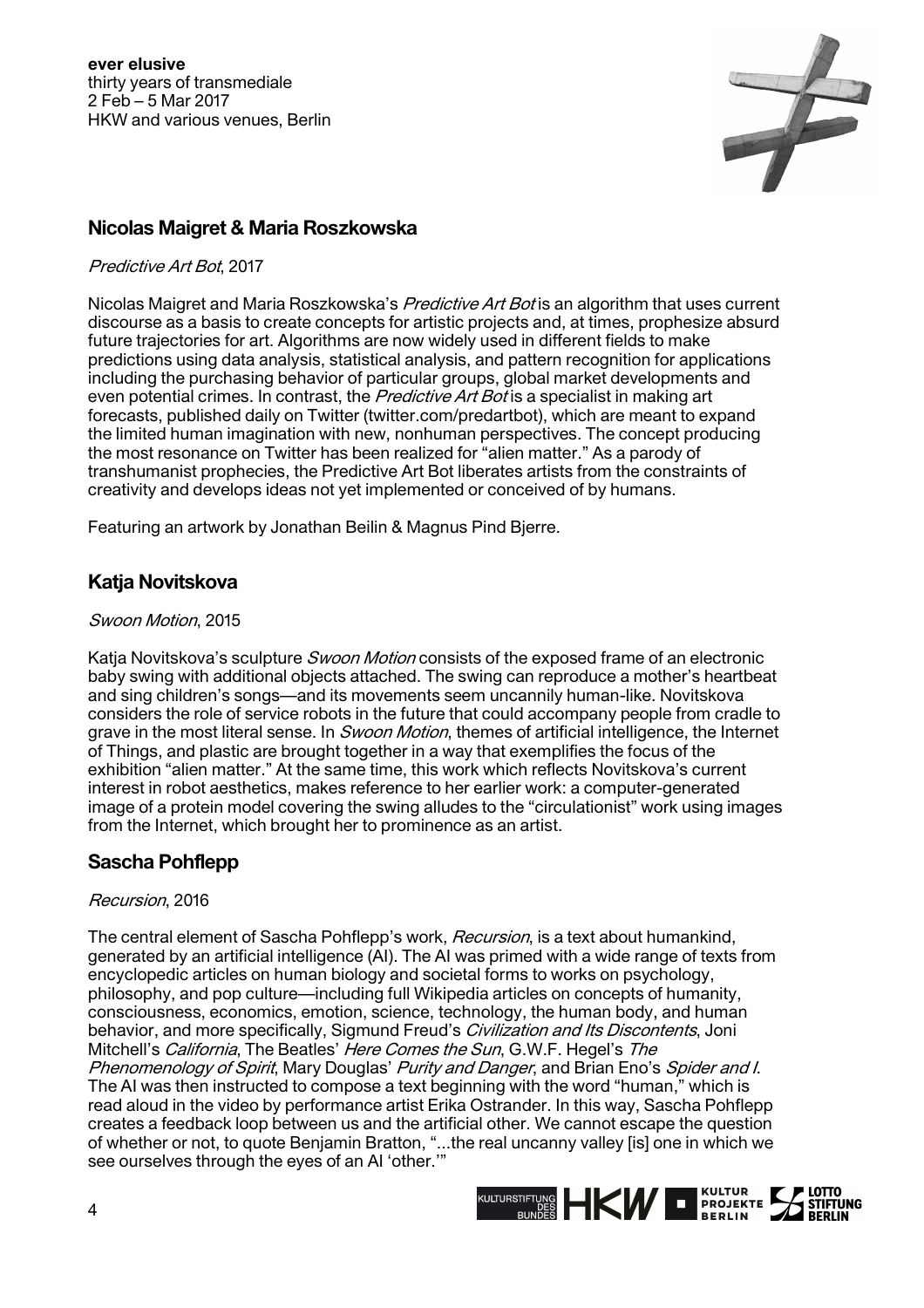

# **Johannes Paul Raether**

Protekto.x.x. 5.5.5.1.pcp, 2017

The lifelines of the WorldWideWitches, Protektoramae, investigate people's obsession with their smartphones. They address the relationship of the body to the screen, explore portable computer systems as body prosthetics, and address the materiality, manufacturing, and mines of information technologies. The figure central to the installation is one of the many fictional identities of artist Johannes Paul Raether, Protektorama. Protektorama became known to a wider audience in July 2016 when a performance in Berlin, in which gallium—a harmless metal—was liquefied in an Apple store, led to a police operation at Kurfürstendamm. In contrast to the shrill tabloid coverage, the performative work of the witch is based on complex research and visualizations, presented here for the first time in the form of a sculptural ensemble including original audio tracks from the performance. The figure of Protektorama stems from Raether's cyclical performance system Systema identitekturae (Identitecture), which he has been developing since 2009.

# **Evan Roth**

## Burial Ceremony, 2015/17

Evan Roth's work *Burial Ceremony* is a monumental sculpture consisting of two kilometers of fiber-optic cable. The quartz-glass-plastic mix cable is usually delivered on large-scale wooden spools and must be unrolled before being laid in the ground. To avoid torsion and pressure on the fibers, the cable is usually laid out in a figure eight—a form reminiscent of the infinity symbol. In the installation, a pyramid shape is created at the intersection of the cables, referenced in the title of the sculpture. The starting point of the work was Evan Roth's trip to the British county of Cornwall, the landing point of the first (functional) transatlantic telegraph cable between Europe and the US, in the fall of 2014. Today, it is also the location of undersea fiber-optic cables that transport 25% of the world's data traffic.

# **Suzanne Treister**

## HFT The Gardener, 2014–15

In HFT The Gardener Suzanne Treister examines the world of high-frequency traders, who today operate in the Stock Exchange primarily with help from special algorithms, so-called trading bots. In her work, she explores the complex inner universe of a fictional British highfrequency trader named Hillel Fischer Traumberg (b. 1982). While watching share prices flash across a screen at a rapid rate, HFT has hallucinatory experiences of pure pattern recognition. From that moment on, he follows his calling investigating psychoactive substances that are supposed to help him merge his consciousness with algorithmic intelligence and see the world from the other side—from the perspective of an algorithm. In an unusual narrative consisting of a seven-work series and a video, Treister connects scientific, artistic, and shamanic practices with the politics of global financial constructs, botany, algorithms, and Outsider Art.

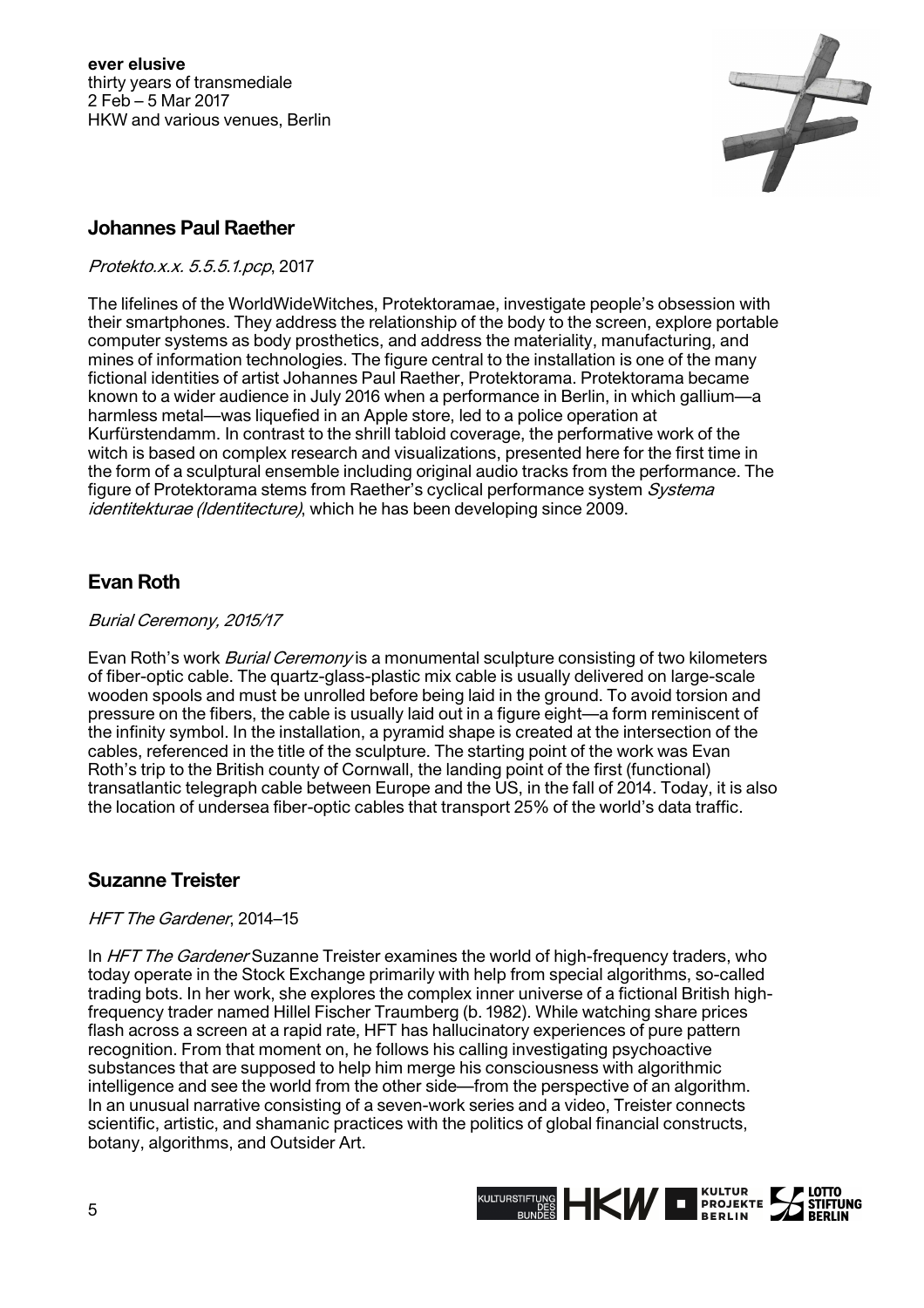

# **Addie Wagenknecht**

## Internet of Things, No. 1-3, 2016

Wagenknecht modified three Roomba robotic vacuum cleaners to function as a Wi-Fi hotspot, Tor Browser or signal jammer. Thanks to an algorithm that initiates the Roombas' cleaning function, an interaction arises from the original practical functionality that is dynamic but simultaneously disruptive: depending on the Roombas' distance from one another and also from mobile phones, laptops, or other wireless routers, the technology of these devices is influenced and their signals are amplified or suppressed. *Internet of Things* comments on the unpredictability of objects' interactions in the net. In their random dance, the robots release themselves from their invisible mutual embrace and continue on their way, steered in other directions only in response to obstacles. The objects placed on the robots refer to the title, which is already a reality, and not only in our office spaces: the Internet of Things acts independently and communicates internally in our technological devices today.

#### XXXX.XXX, 2014

XXXXXXX is a wall sculpture consisting of five circuit boards and hundreds of flashing green lights connected by a tangle of Ethernet cables. Addie Wagenknecht's work is a "packet sniffing sculpture": the circuit boards tap into data streams on nearby Wi-Fi spots and analyze them. Every blink indicates this process at work. The data is processed but the sculpture does not share its findings. While post-Internet discourse primarily focuses on commercial web interfaces and endless image circulation, Wagenknecht is interested in the underlying and omnipresent, yet, invisible machine architecture.  $XXXXXXX$  is a "passively interactive" sculpture, which emulates a server room. It is a bleak, severe homage to the "post-Snowden era" where surveillance, intrusion into systems, and data collection is ubiquitous.

# **YoHa**

## Plastic Raft of Lampedusa, 2016–17

In their work Plastic Raft of Lampedusa, collaborative duo YoHa explore the circulation of economic, material, and human flows that have a mutual influence on one another. Matsuko Yokokoji and Graham Harwood are specifically concerned with a physical object currently associated with the migration of refugees across the Mediterranean and related political, social, and economic implications: the rubber boat. In their investigation, the boat represents a transversal space in which physical objects and human bodies merge and combine into new entities. The installation itself consists of a rubber raft disassembled into its individual parts. The accompanying video documents a workshop in which the raft was subject to forensic analysis. The first part of the project was realized in Shanghai in November 2016, where a similar boat was taken apart by the artists in cooperation with Chinese workshop participants.

The work is on view at Deutsches Architektur Zentrum – DAZ, Köpenicker Str. 48-49, 10179 Berlin: 2–8 Feb 2017, daily 15:00–20:00 http://www.daz.de/en/

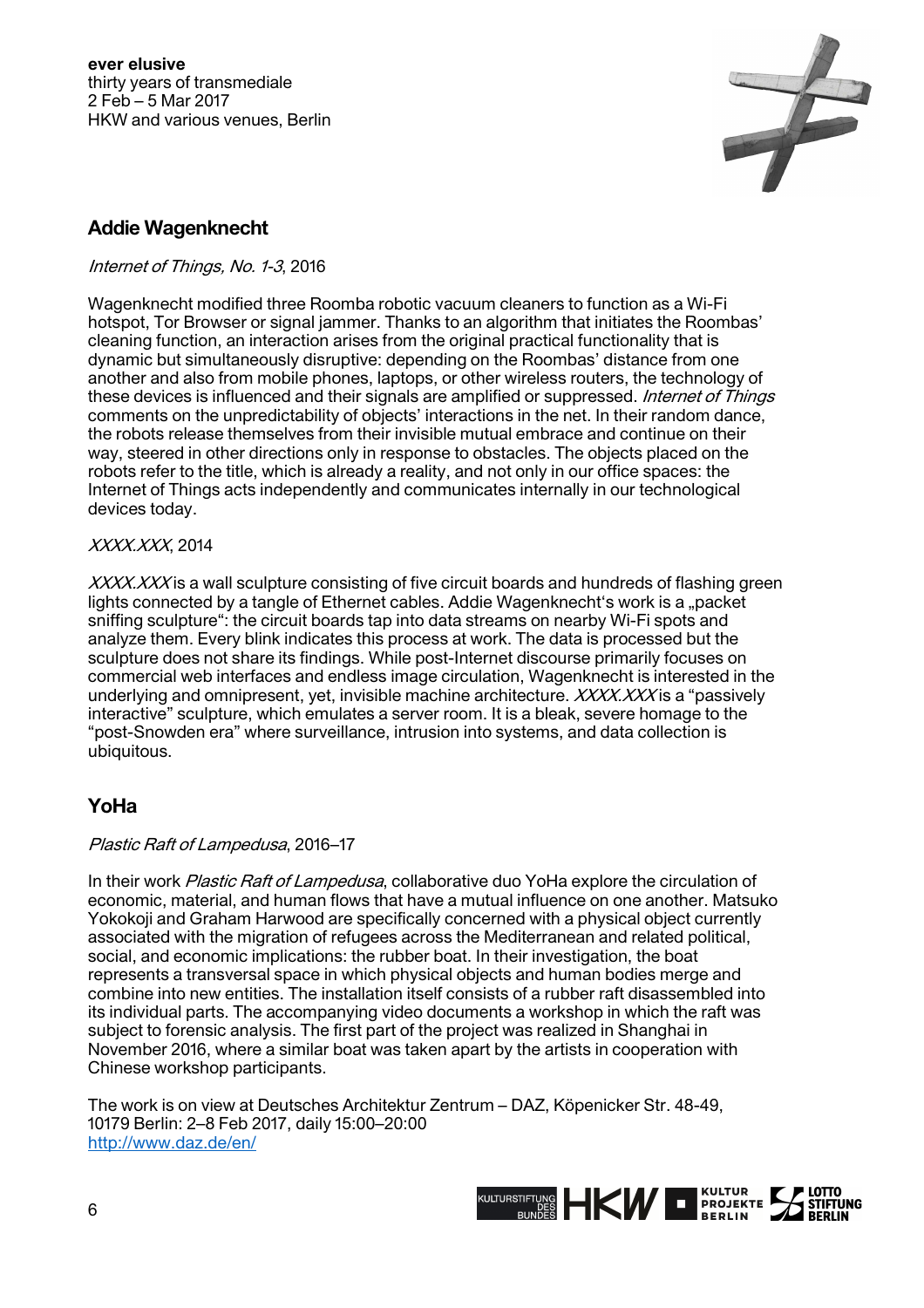

# **Pinar Yoldas**

Artificial Intelligence for Governance, the Kitty AI, 2016

In her work Artificial Intelligence for Governance, the Kitty AI, Pinar Yoldas imagines an artificial intelligence (AI) that has taken over the world. In the video, a 3D-animated cat talks about itself and its work as ruler of a megalopolis in the year 2039. The AI takes on the appearance of an adorable kitten to avoid frightening people. It speaks from the future about the unsolvability of past crises such as the refugee crisis, climate change, and an ominous "p-crisis," as well as the inability of humankind to manage gigantic infrastructure. AIs like  $Kitv$  A/have, as a result, taken over the positions of politicians and other professional groups in this imagined future. According to the AI's logic, governmental form is a question of quantity: "Democracy was born in a polis—no surprise that it dies in a megalopolis."

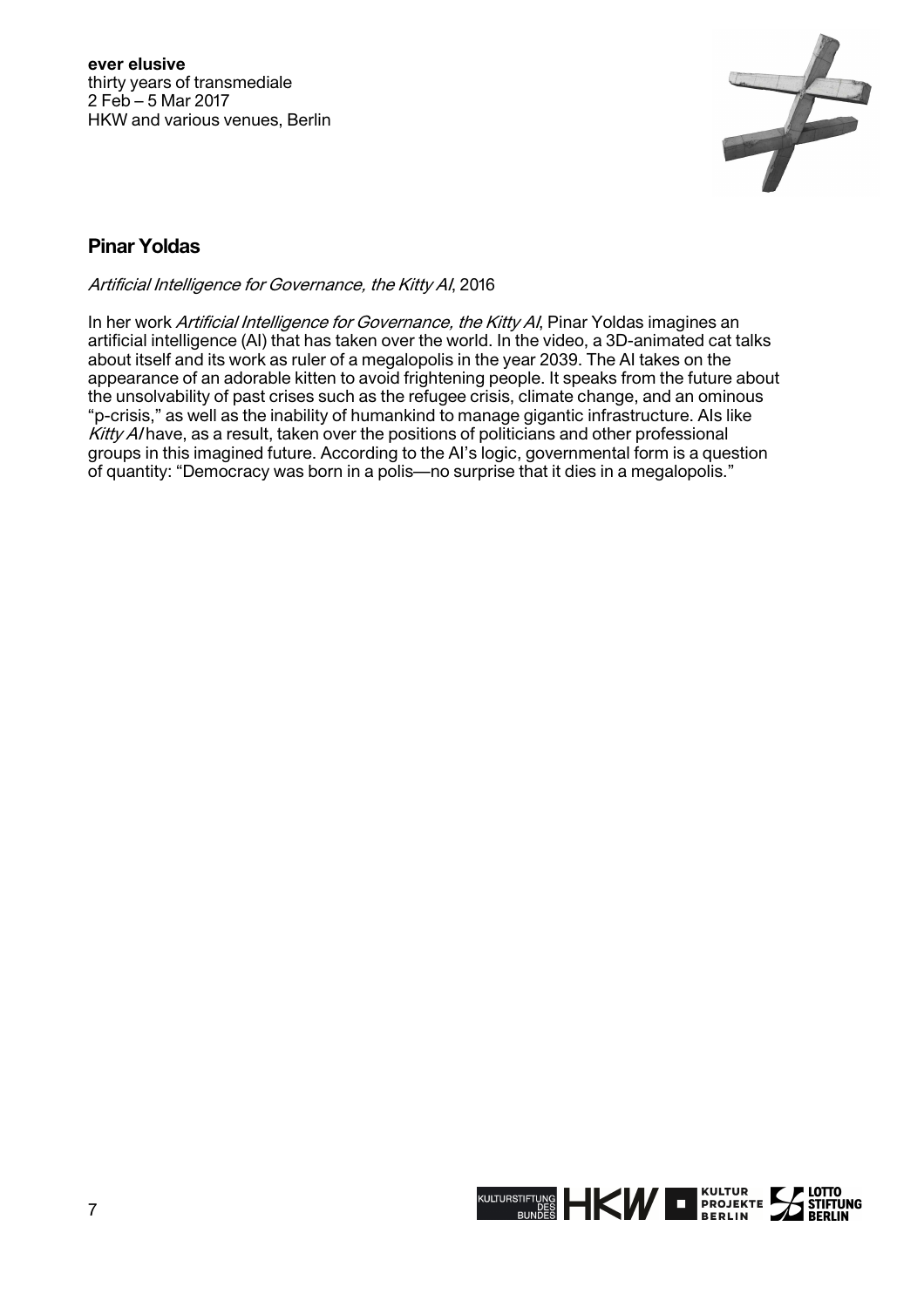

# **List of artworks**

**Aliens in Green** 

**Xenopolitics #1: Petro-bodies and Geopolitics of Hormones, 2017** 

Workshop, installation Courtesy: Aliens in Green

## **Morehshin Allahyari & Daniel Rourke**

#### **The 3D Additivist Cookbook, 2016–17**

3D PDF publication, 3D prints Courtesy: Morehshin Allahyari & Daniel Rourke

#### **Constant Dullaart**

## **DullDream, 2017**

Neural Network Application In collaboration with Adam Harvey Thanks to the Creative Industries Fund NL Courtesy: Constant Dullaart, Carroll / Fletcher, London, Future Gallery, Berlin & Upstream Gallery, Amsterdam

#### **Ignas Krunglevičius**

## **Hard Body Trade, 2015**

Video, 5:02 min. Courtesy: Ignas Krunglevičius

#### **Mark Leckey**

#### **GreenScreenRefrigeratorAction, 2010**

Video, 16:25 min. Courtesy: Mark Leckey, Cabinet Gallery, London & Galerie Buchholz, Berlin/Cologne/New York

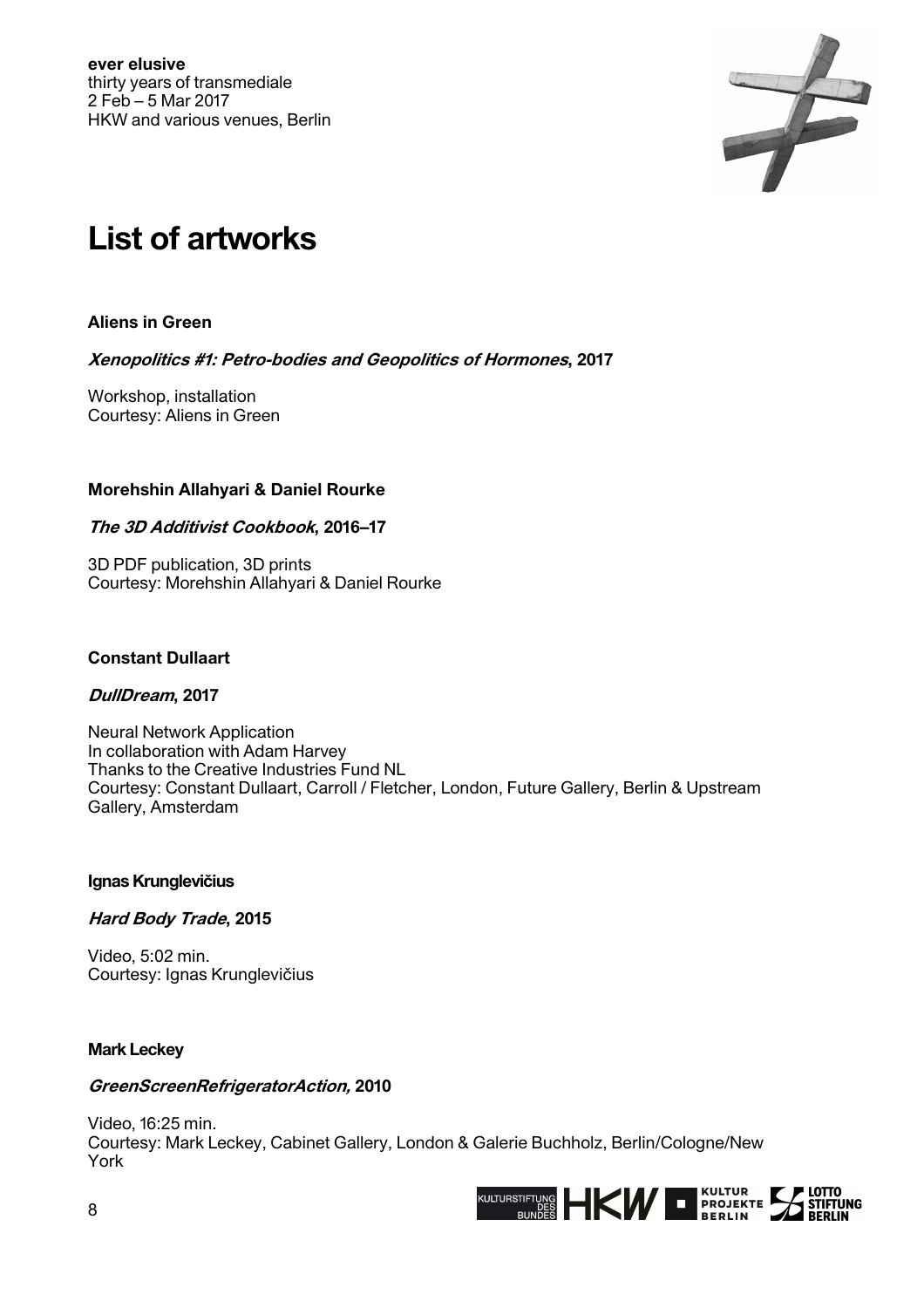

## **Joep van Liefland**

## **Video Palace #44 – The Hidden Universe, 2017**

Wooden shelves, approx. 20,000 VHS tapes, neon tubes i.a. (immersive sculpture) Thanks to the Creative Industries Fund NL Courtesy: Joep van Liefland & Galerie Gebr. Lehmann, Dresden

#### **Jeroen van Loon**

#### **An Internet, 2015**

Laboratory test tubes, fog machine, Raspberry Pi, motion detector Thanks to the Creative Industries Fund NL Courtesy: Jeroen van Loon

#### **Nicolas Maigret & Maria Roszkowska**

## **Predictive Art Bot, 2017**

Ventilators, software, implemented bot concept Courtesy: Nicolas Maigret & Maria Roszkowska (DISNOVATION.ORG)

## **Katja Novitskova**

#### **Swoon Motion, 2015**

Electronic baby swing, polyurethane resin, cable binders, display clips, brain stress relievers, mirrored glass drops, downpipe filters, protein model render, power magnets Halke Collection Courtesy: Katja Novitskova & Kraupa-Tuskany Zeidler, Berlin

#### **Sascha Pohflepp**

#### **Recursion, 2016**

Video, 2:00 min. Courtesy: Sascha Pohflepp

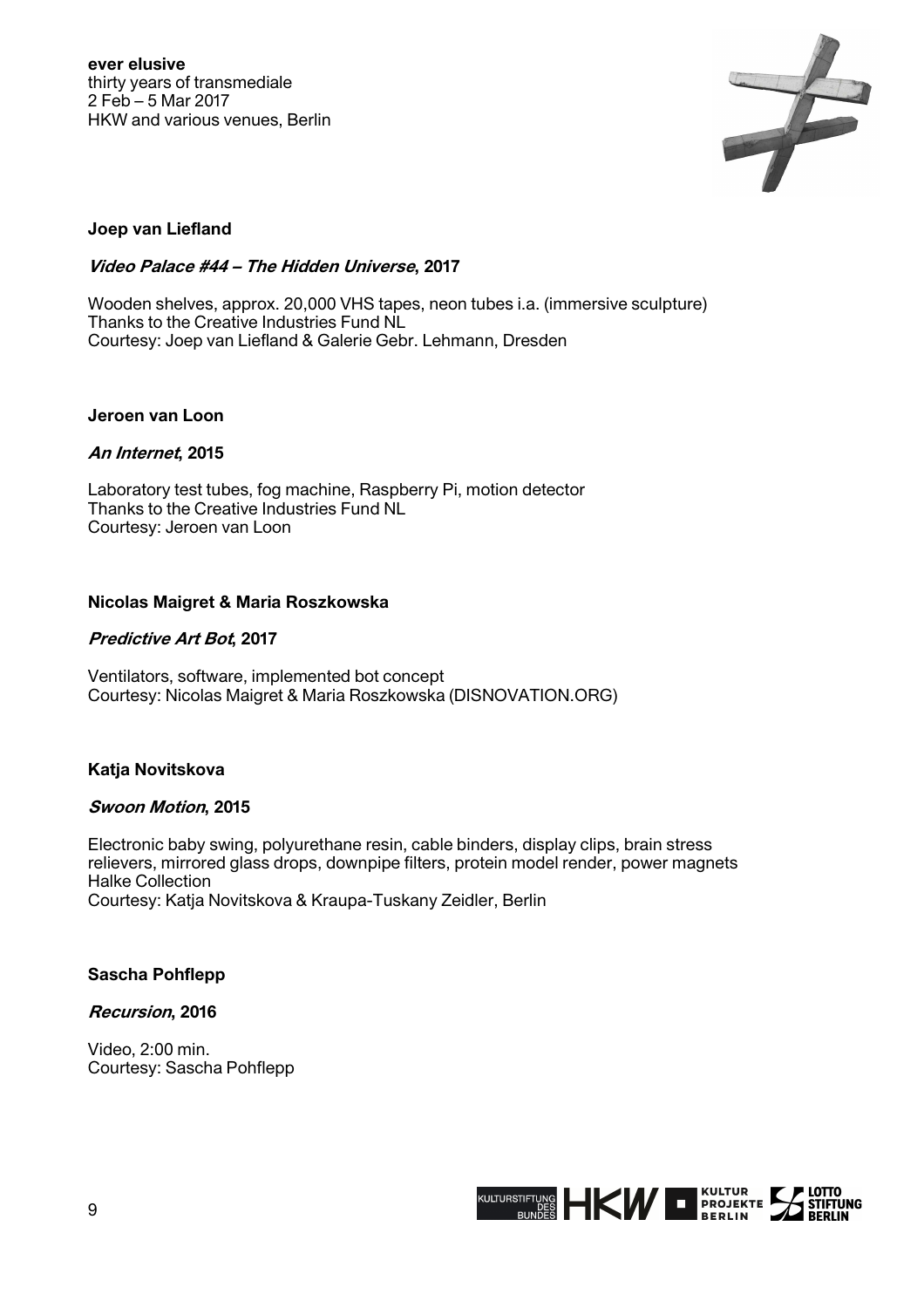

## **Johannes Paul Raether**

#### **Protekto.x.x. 5.5.5.1.pcp, 2017**

Installation based on the performance Protektoramae Forking Horizon 5.5.5.1., 2016 Courtesy: Johannes Paul Raether

## **Evan Roth**

#### **Burial Ceremony, 2015/17**

2 km of LWL direct bury fiber-optic cable Courtesy: Evan Roth & Caroll / Fletcher Gallery, London

#### **Suzanne Treister**

#### **HFT The Gardener, 2014–15**

Archival giclée prints, wallpaper, video (11:55 min.) Courtesy: Suzanne Treister, Annely Juda Fine Art, London & P.P.O.W., New York

#### **Addie Wagenknecht**

## **Internet of Things, No. 1-3, 2016**

3 robotic vacuum cleaners (Roomba), Tor router, Wi-Fi jammer, signal booster, orchid, paper cup, crystal Commissioned by MU, Eindhoven & Haus der elektronischen Künste Basel Courtesy: Addie Wagenknecht & bitforms gallery, New York

#### **Addie Wagenknecht**

## **XXXX.XXX, 2014**

5 custom printed circuit boards, ethernet patch cables, 80/20 aluminium Courtesy: Addie Wagenknecht & bitforms gallery, New York